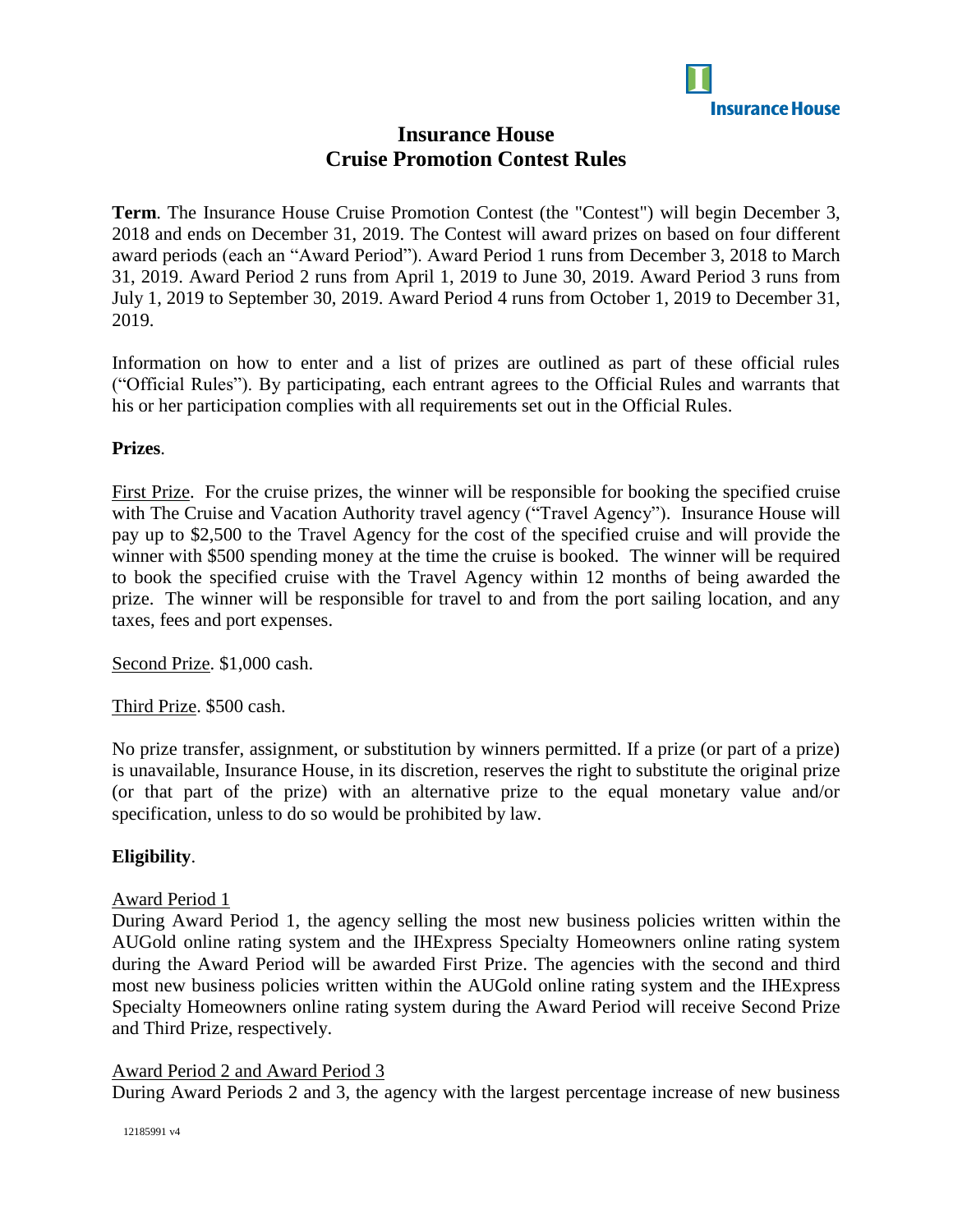

policies written within the AUGold online rating system and the IHExpress Specialty Homeowners online rating system from the prior Award Period will be awarded First Prize. The agencies with the next two largest percentage increases of new business policies written within the AUGold online rating system and the IHExpress Specialty Homeowners online rating system from the prior Award Period will receive Second Prize and Third Prize, respectively.

#### Award Period 4

During Award Period 4, the agency selling the most new business policies written within the AUGold online rating system and the IHExpress Specialty Homeowners online rating system for all Award Periods combined will be awarded First Prize. The agencies selling the second and third most new business policies written within the AUGold online rating system and the IHExpress Specialty Homeowners online rating system for all Award Periods combined will receive Second Prize and Third Prize, respectively.

#### General Eligibility Requirements Applicable to each Award Period

To be eligible an agency must write a minimum of 5 new business policies within the AUGold online rating system and the IHExpress Specialty Homeowners online rating system during an Award Period to be eligible. In order for a new business policy to qualify for the Award Period it must be quoted and bound by the last day of the Award Period and it must be active at the time of the drawing for that Award Period. In the event of a tie, the prize will be awarded to the agency with the total highest written premium for the new business policies written within the AUGold online rating system and the IHExpress Specialty Homeowners online rating system for the applicable Award Period.

An agency may win only one of the three prizes awarded each Award Period. For agencies with multiple locations, each location will serve as an eligible location. An agency must be in good standing to be eligible to win any prize. This includes, at the time of the drawing, having an active producer agreement and not having any past due amounts owed to Insurance House. The prize will be awarded to the agency.

Prize winners will be responsible for reporting and paying any federal, state or local taxes related to the prize award(s). Any person winning more than \$600 in prizes from Insurance House will receive an IRS form 1099 at the end of the calendar year and a copy of such form will be filed with the IRS.

**Release and Indemnity**. By participating in the Contest, each entrant and winner agrees to release, discharge, indemnify, defend and hold harmless Insurance House, its members, officers, directors, agents, suppliers and employees from any claims, losses, and damages arising out of their participation in this Contest, any Contest-related activities, and the acceptance and use, misuse, or possession of any prize awarded hereunder. In order to receive a prize, participants must sign an official release form provided by the Company.

### **Limitation of Liability.**

TO THE EXTENT PERMISSIBLE UNDER APPLICABLE LAW, UNDER NO CIRCUMSTANCES SHALL INSURANCE HOUSE BE LIABLE FOR ANY DIRECT,